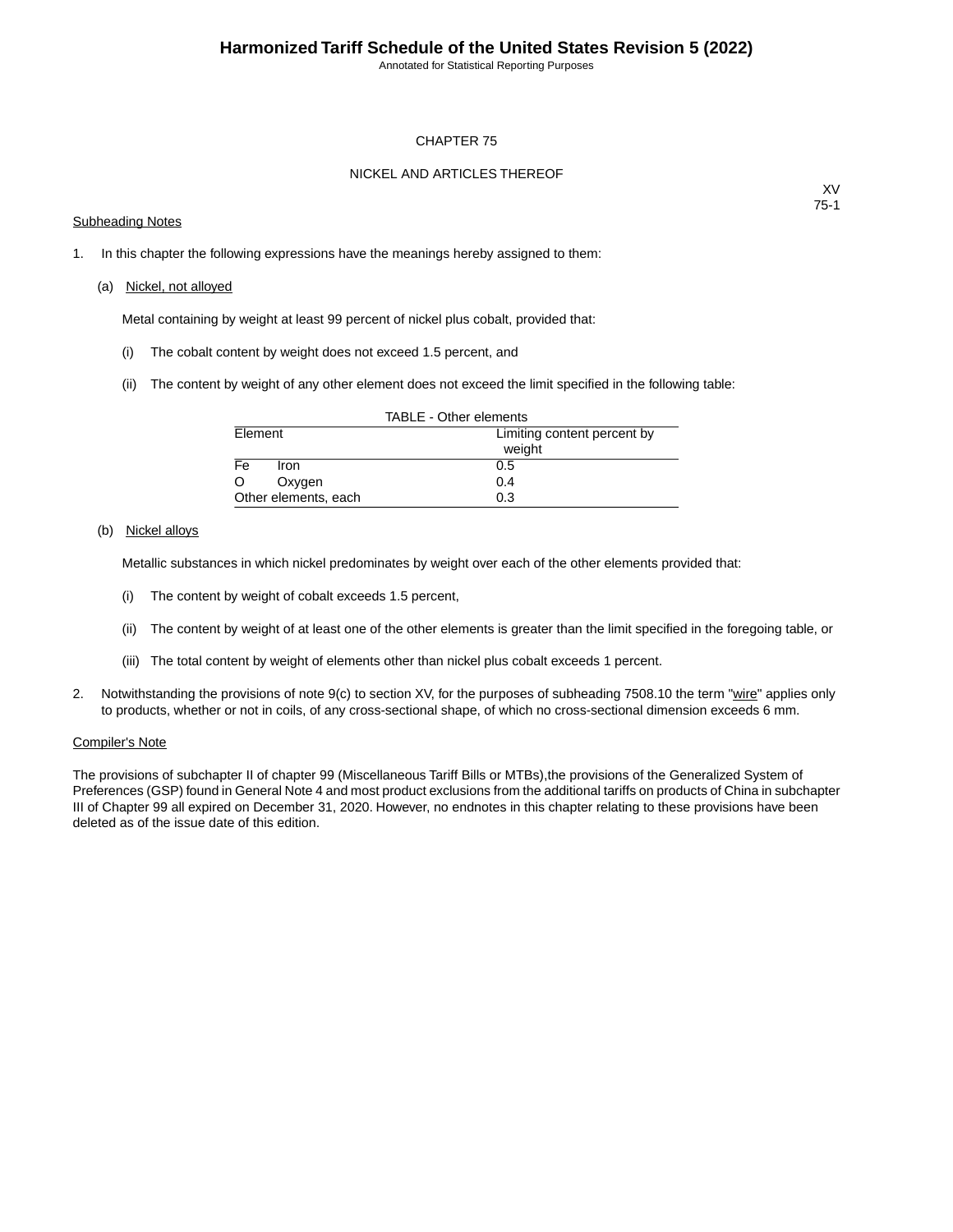XV 75-2 Annotated for Statistical Reporting Purposes

| Heading/              | Stat. |                                                                                              | Unit                           | Rates of Duty |                         |                |
|-----------------------|-------|----------------------------------------------------------------------------------------------|--------------------------------|---------------|-------------------------|----------------|
| Subheading Suf-       | fix   | Article Description                                                                          | of<br>Quantity                 | General       | $\mathbf{1}$<br>Special | $\overline{2}$ |
| 7501<br>7501.10.00 00 |       | Nickel mattes, nickel oxide sinters and other intermediate<br>products of nickel metallurgy: | kg Free <sup>1/</sup>          |               |                         | Free           |
| 7501.20.00 00         |       | Nickel oxide sinters and other intermediate products of                                      | Ni kg<br>kg Free <sup>1/</sup> |               |                         | Free           |
| 7502<br>7502.10.00 00 |       | Unwrought nickel:                                                                            | Ni kg                          |               |                         | 6.6¢/kg        |
| 7502.20.00 00         |       |                                                                                              |                                |               |                         | 6.6¢/kg        |
| 7503.00.00            |       |                                                                                              |                                |               |                         | 6.6¢/kg        |
| 7504.00.00            |       |                                                                                              |                                |               |                         | 6.6¢/kg        |
|                       | 10    |                                                                                              |                                |               |                         |                |
|                       | 50    |                                                                                              |                                |               |                         |                |
|                       |       |                                                                                              |                                |               |                         |                |
|                       |       |                                                                                              |                                |               |                         |                |
|                       |       |                                                                                              |                                |               |                         |                |
|                       |       |                                                                                              |                                |               |                         |                |
|                       |       |                                                                                              |                                |               |                         |                |
|                       |       |                                                                                              |                                |               |                         |                |
|                       |       |                                                                                              |                                |               |                         |                |
|                       |       |                                                                                              |                                |               |                         |                |
|                       |       |                                                                                              |                                |               |                         |                |
|                       |       |                                                                                              |                                |               |                         |                |
|                       |       |                                                                                              |                                |               |                         |                |
|                       |       |                                                                                              |                                |               |                         |                |
|                       |       |                                                                                              |                                |               |                         |                |
|                       |       |                                                                                              |                                |               |                         |                |
|                       |       |                                                                                              |                                |               |                         |                |
|                       |       |                                                                                              |                                |               |                         |                |
|                       |       |                                                                                              |                                |               |                         |                |
|                       |       |                                                                                              |                                |               |                         |                |
|                       |       |                                                                                              |                                |               |                         |                |
|                       |       |                                                                                              |                                |               |                         |                |
|                       |       |                                                                                              |                                |               |                         |                |
|                       |       |                                                                                              |                                |               |                         |                |
|                       |       |                                                                                              |                                |               |                         |                |
|                       |       |                                                                                              |                                |               |                         |                |
|                       |       |                                                                                              |                                |               |                         |                |
|                       |       |                                                                                              |                                |               |                         |                |
|                       |       |                                                                                              |                                |               |                         |                |
|                       |       |                                                                                              |                                |               |                         |                |
|                       |       |                                                                                              |                                |               |                         |                |
|                       |       |                                                                                              |                                |               |                         |                |
|                       |       |                                                                                              |                                |               |                         |                |
|                       |       |                                                                                              |                                |               |                         |                |
|                       |       |                                                                                              |                                |               |                         |                |
|                       |       |                                                                                              |                                |               |                         |                |
|                       |       |                                                                                              |                                |               |                         |                |
|                       |       |                                                                                              |                                |               |                         |                |
|                       |       |                                                                                              |                                |               |                         |                |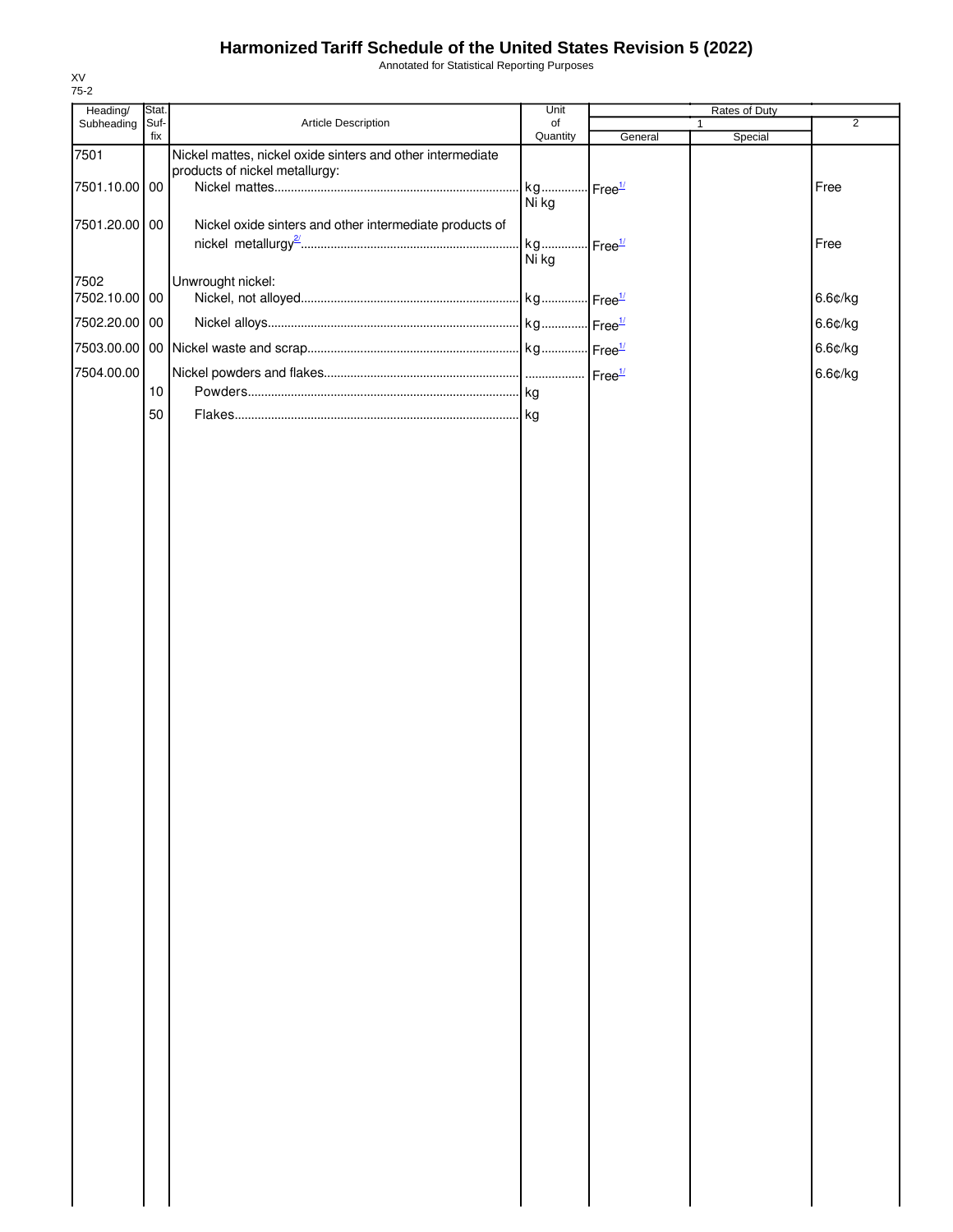Annotated for Statistical Reporting Purposes

| Heading/                 | Stat.       |                                                     | Unit           |         | Rates of Duty                                                                                       |                |
|--------------------------|-------------|-----------------------------------------------------|----------------|---------|-----------------------------------------------------------------------------------------------------|----------------|
| Subheading               | Suf-<br>fix | <b>Article Description</b>                          | of<br>Quantity | General | Special                                                                                             | $\overline{2}$ |
| 7505                     |             | Nickel bars, rods, profiles and wire:               |                |         |                                                                                                     |                |
| 7505.11                  |             | Bars, rods and profiles:<br>Of nickel, not alloyed: |                |         |                                                                                                     |                |
| 7505.11.10 00            |             | Bars and rods:                                      |                |         | Free (A, AU, BH, CL, 35%<br>CO, D, E, IL, JO,<br>KR, MA, OM, P,                                     |                |
| 7505.11.30 00            |             |                                                     |                |         | PA, PE, S, SG)<br>Free (A, AU, BH, CL, 25%<br>CO, D, E, IL, JO,<br>KR, MA, OM, P,                   |                |
| 7505.11.50 00            |             |                                                     |                |         | PA, PE, S, SG)<br>Free (A, AU, BH, CL, 45%<br>CO, D, E, IL, JO,<br>KR, MA, OM, P,                   |                |
| 7505.12                  |             | Of nickel alloys:<br>Bars and rods:                 |                |         | PA, PE, S, SG)                                                                                      |                |
| 7505.12.10 00            |             |                                                     |                |         | Free (A, AU, BH, CL, 35%<br>CO, D, E, IL, JO,<br>KR, MA, OM, P,<br>PA, PE, S, SG)                   |                |
| 7505.12.30 00            |             |                                                     |                |         | Free (A, AU, BH, CL, 25%<br>CO, D, E, IL, JO,<br>KR, MA, OM, P,                                     |                |
| 7505.12.50 00            |             |                                                     |                |         | PA, PE, S, SG)<br>Free (A, AU, BH, CL, 45%<br>CO, D, E, IL, JO,<br>KR, MA, OM, P,<br>PA, PE, S, SG) |                |
|                          |             | Wire:                                               |                |         |                                                                                                     |                |
| 7505.21<br>7505.21.10 00 |             | Of nickel, not alloyed:                             |                |         | Free (A, AU, BH, CL, 35%<br>CO, D, E, IL, JO,<br>KR, MA, OM, P,<br>PA, PE, S, SG)                   |                |
| 7505.21.50 00            |             |                                                     |                |         | Free (A, AU, BH, CL, 25%<br>CO, D, E, IL, JO,<br>KR, MA, OM, P,<br>PA, PE, S, SG)                   |                |
| 7505.22                  |             | Of nickel alloys:                                   |                |         |                                                                                                     |                |
| 7505.22.10 00            |             |                                                     |                |         | Free (A*, AU, BH,<br>CL, CO, D, E, IL,<br>JO, KR, MA, OM,<br>P, PA, PE, S, SG)                      | 35%            |
| 7505.22.50 00            |             |                                                     |                |         | Free (A*, AU, BH,<br>CL, CO, D, E, IL,<br>JO, KR, MA, OM,<br>P, PA, PE, S, SG)                      | 25%            |
|                          |             |                                                     |                |         |                                                                                                     |                |
|                          |             |                                                     |                |         |                                                                                                     |                |
|                          |             |                                                     |                |         |                                                                                                     |                |
|                          |             |                                                     |                |         |                                                                                                     |                |

XV 75-3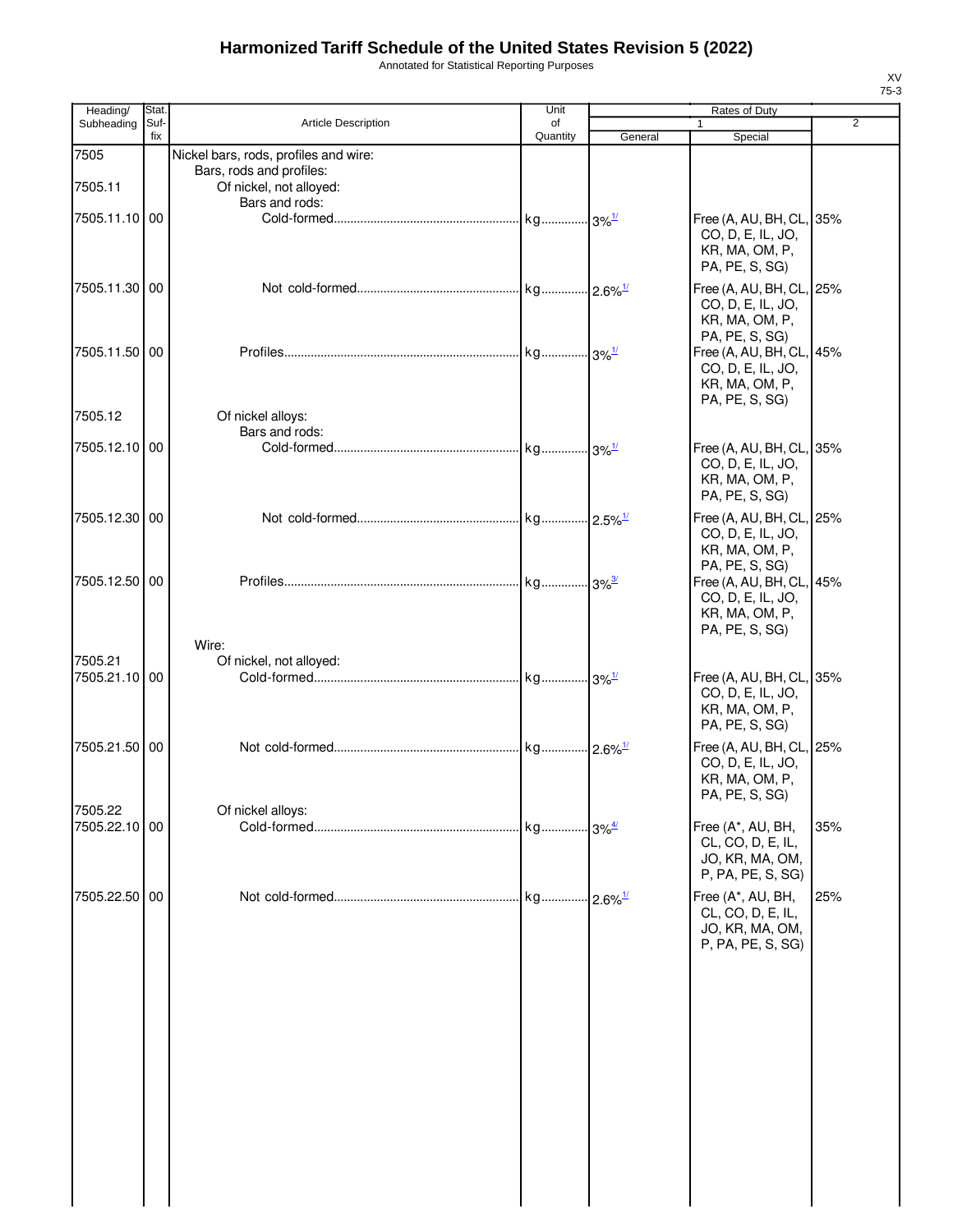Annotated for Statistical Reporting Purposes

| Heading/      | Stat.       |                                                             | Unit           | <b>Rates of Duty</b> |                                  |     |  |
|---------------|-------------|-------------------------------------------------------------|----------------|----------------------|----------------------------------|-----|--|
| Subheading    | Suf-<br>fix | <b>Article Description</b>                                  | of<br>Quantity | General              | $\mathbf{1}$<br>Special          | 2   |  |
| 7506          |             | Nickel plates, sheets, strip and foil:                      |                |                      |                                  |     |  |
| 7506.10       |             | Of nickel, not alloyed:                                     |                |                      |                                  |     |  |
| 7506.10.05 00 |             |                                                             |                |                      | Free (A, AU, BH, CL, 45%         |     |  |
|               |             |                                                             |                |                      | CO, D, E, IL, JO,                |     |  |
|               |             |                                                             |                |                      | KR, MA, OM, P,                   |     |  |
|               |             |                                                             |                |                      | PA, PE, S, SG)                   |     |  |
|               |             | Other:                                                      |                |                      |                                  |     |  |
| 7506.10.10 00 |             |                                                             |                |                      | Free (A, AU, BH, CL, 35%         |     |  |
|               |             |                                                             |                |                      | CO, D, E, IL, JO,                |     |  |
|               |             |                                                             |                |                      | KR, MA, OM, P,                   |     |  |
|               |             |                                                             |                |                      | PA, PE, S, SG)                   |     |  |
| 7506.10.30 00 |             |                                                             |                |                      | Free (A, AU, BH, CL, 25%         |     |  |
|               |             |                                                             |                |                      | CO, D, E, IL, JO,                |     |  |
|               |             |                                                             |                |                      | KR, MA, OM, P,                   |     |  |
|               |             |                                                             |                |                      | PA, PE, S, SG)                   |     |  |
| 7506.20       |             | Of nickel alloys:                                           |                |                      |                                  |     |  |
| 7506.20.05 00 |             |                                                             |                |                      | Free (A, AU, BH, CL, 45%         |     |  |
|               |             |                                                             |                |                      | CO, D, E, IL, JO,                |     |  |
|               |             |                                                             |                |                      | KR, MA, OM, P,                   |     |  |
|               |             |                                                             |                |                      | PA, PE, S, SG)                   |     |  |
|               |             | Other:                                                      |                |                      |                                  |     |  |
| 7506.20.10 00 |             |                                                             |                |                      | Free (A, AU, BH, CL, 35%         |     |  |
|               |             |                                                             |                |                      | CO, D, E, IL, JO,                |     |  |
|               |             |                                                             |                |                      | KR, MA, OM, P,<br>PA, PE, S, SG) |     |  |
|               |             |                                                             |                |                      |                                  |     |  |
| 7506.20.30 00 |             |                                                             |                |                      | Free (A, AU, BH, CL, 25%         |     |  |
|               |             |                                                             |                |                      | CO, D, E, IL, JO,                |     |  |
|               |             |                                                             |                |                      | KR, MA, OM, P,<br>PA, PE, S, SG) |     |  |
|               |             |                                                             |                |                      |                                  |     |  |
| 7507          |             | Nickel tubes, pipes and tube or pipe fittings (for example, |                |                      |                                  |     |  |
|               |             | couplings, elbows, sleeves):                                |                |                      |                                  |     |  |
| 7507.11.00 00 |             | Tubes and pipes:                                            |                |                      | Free (A, AU, BH, CL, 35%         |     |  |
|               |             |                                                             |                |                      | CO, D, E, IL, JO,                |     |  |
|               |             |                                                             |                |                      | KR, MA, OM, P,                   |     |  |
|               |             |                                                             |                |                      | PA, PE, S, SG)                   |     |  |
| 7507.12.00 00 |             |                                                             |                |                      | Free (A, AU, BH, CL, 35%         |     |  |
|               |             |                                                             |                |                      | CO, D, E, IL, JO,                |     |  |
|               |             |                                                             |                |                      | KR, MA, OM, P,                   |     |  |
|               |             |                                                             |                |                      | PA, PE, S, SG)                   |     |  |
| 7507.20.00 00 |             |                                                             |                |                      | Free (A, AU, B, BH,              | 45% |  |
|               |             |                                                             |                |                      | CL, CO, D, E, IL,                |     |  |
|               |             |                                                             |                |                      | JO, KR, MA, OM,                  |     |  |
|               |             |                                                             |                |                      | P, PA, PE, S, SG)                |     |  |
|               |             |                                                             |                |                      |                                  |     |  |
|               |             |                                                             |                |                      |                                  |     |  |
|               |             |                                                             |                |                      |                                  |     |  |
|               |             |                                                             |                |                      |                                  |     |  |
|               |             |                                                             |                |                      |                                  |     |  |
|               |             |                                                             |                |                      |                                  |     |  |
|               |             |                                                             |                |                      |                                  |     |  |
|               |             |                                                             |                |                      |                                  |     |  |
|               |             |                                                             |                |                      |                                  |     |  |
|               |             |                                                             |                |                      |                                  |     |  |
|               |             |                                                             |                |                      |                                  |     |  |
|               |             |                                                             |                |                      |                                  |     |  |
|               |             |                                                             |                |                      |                                  |     |  |
|               |             |                                                             |                |                      |                                  |     |  |
|               |             |                                                             |                |                      |                                  |     |  |
|               |             |                                                             |                |                      |                                  |     |  |
|               |             |                                                             |                |                      |                                  |     |  |
|               |             |                                                             |                |                      |                                  |     |  |

XV 75-4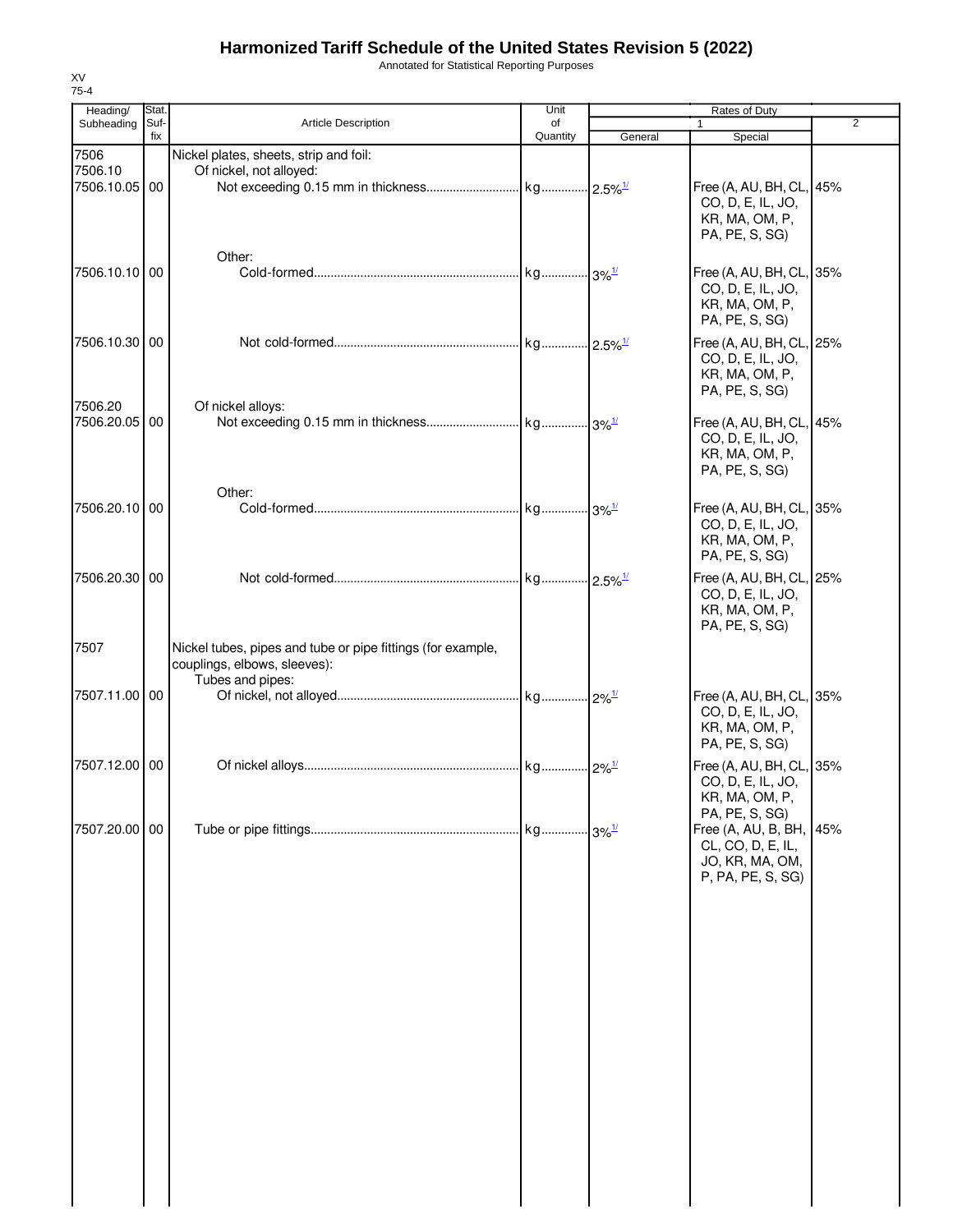Annotated for Statistical Reporting Purposes

| Heading/              | Stat. |                           | Unit             |         | Rates of Duty                                                                        |                |
|-----------------------|-------|---------------------------|------------------|---------|--------------------------------------------------------------------------------------|----------------|
| Subheading            | Suf-  | Article Description       | $_{\mathsf{of}}$ |         | $\mathbf{1}$                                                                         | $\overline{2}$ |
|                       | fix   |                           | Quantity         | General | Special                                                                              |                |
| 7508<br>7508.10.00 00 |       | Other articles of nickel: |                  |         | Free (A, AU, B, BH, 45%                                                              |                |
|                       |       |                           |                  |         | CL, CO, D, E, IL,<br>JO, KR, MA, OM,<br>P, PA, PE, S, SG)                            |                |
| 7508.90               |       | Other:                    |                  |         |                                                                                      |                |
| 7508.90.10 00         |       |                           |                  |         | Free (A, AU, B, BH, 35%<br>CL, CO, D, E, IL,<br>JO, KR, MA, OM,                      |                |
|                       |       |                           |                  |         | P, PA, PE, S, SG)                                                                    |                |
| 7508.90.50 00         |       |                           |                  |         | Free (A, AU, B, BH, 45%<br>CL, CO, D, E, IL,<br>JO, KR, MA, OM,<br>P, PA, PE, S, SG) |                |
|                       |       |                           |                  |         |                                                                                      |                |
|                       |       |                           |                  |         |                                                                                      |                |
|                       |       |                           |                  |         |                                                                                      |                |
|                       |       |                           |                  |         |                                                                                      |                |
|                       |       |                           |                  |         |                                                                                      |                |
|                       |       |                           |                  |         |                                                                                      |                |
|                       |       |                           |                  |         |                                                                                      |                |
|                       |       |                           |                  |         |                                                                                      |                |
|                       |       |                           |                  |         |                                                                                      |                |
|                       |       |                           |                  |         |                                                                                      |                |
|                       |       |                           |                  |         |                                                                                      |                |
|                       |       |                           |                  |         |                                                                                      |                |
|                       |       |                           |                  |         |                                                                                      |                |
|                       |       |                           |                  |         |                                                                                      |                |
|                       |       |                           |                  |         |                                                                                      |                |
|                       |       |                           |                  |         |                                                                                      |                |
|                       |       |                           |                  |         |                                                                                      |                |
|                       |       |                           |                  |         |                                                                                      |                |
|                       |       |                           |                  |         |                                                                                      |                |

XV 75-5